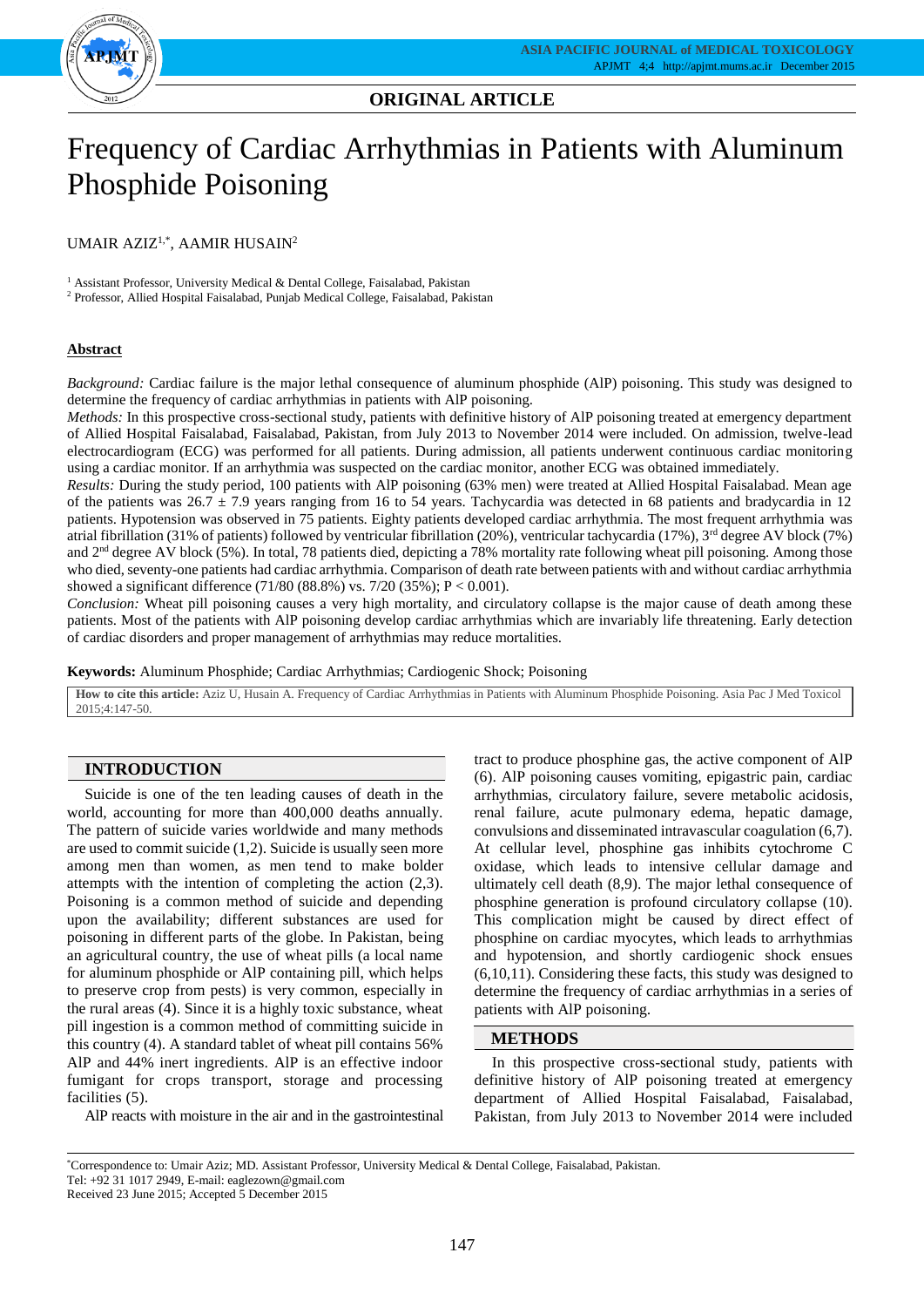by using nonprobability consecutive sampling. Patients with concomitant poisoning with other poisons were excluded.

Examination of cardiovascular system was performed for all patients and parameters such as blood pressure and pulse rate were recorded on predesigned checklists. On admission, twelve-lead electrocardiogram (ECG) was performed for all patients. During admission, all patients underwent continuous cardiac monitoring using a cardiac monitor. They were observed for 24 hours and all types of arrhythmias were noted. If an arrhythmia was suspected on the cardiac monitor, another ECG was obtained immediately.

Data were analyzed using SPSS statistical software (IBM Corp., Armonk, NY, USA). Results are presented with



**Fgiure 1.** Age distribution of patients

frequency and percentage and are shown with tables and graphs. The difference of frequency between two groups was analyzed by using chi-squared test. A p value less than 0.05 was considered statistically significant.

# **RESULTS**

#### *Demographics*

During the study period, 100 patients with AlP poisoning (63% men) were treated at Allied Hospital Faisalabad. Mean age of the patients was  $26.7 \pm 7.9$  years ranging from 16 to 54 years. The majority of patients (72%) aged between 16 to 30 years (Figure 1). All exposures were following suicidal intentions.

# *Cardiovascular manifestations*

Tachycardia was detected in 68 patients and bradycardia in 12 patients. Hypotension was observed in 75 patients. Eighty patients developed cardiac arrhythmia. The most frequent arrhythmia was atrial fibrillation (31 patients) followed by ventricular fibrillation (20 patients) (Figure 2). A small number of patients developed sustained atrioventricular (AV) conduction defect leading to  $3<sup>rd</sup>$  degree AV block (7) patients) and 2nd degree AV block (5 patients).

### *Outcomes*

In total, 78 patients died during this study, depicting a 78% mortality rate following wheat pill poisoning. Among those who died, seventy-one patients had cardiac arrhythmia. Comparison of death rate between patients with and without cardiac arrhythmia showed a significant difference (71/80  $(88.8\%)$  vs. 7/20  $(35\%)$ ; P < 0.001).

# **DISCUSSION**

Pesticide poisoning is a common problem in developing countries (6,11,12). Among them, poisoning with AlP is associated with a very high mortality. This is due to the high



**Figure 2.** Frequency of cardiac arrhythmia in patients with AlP poisoning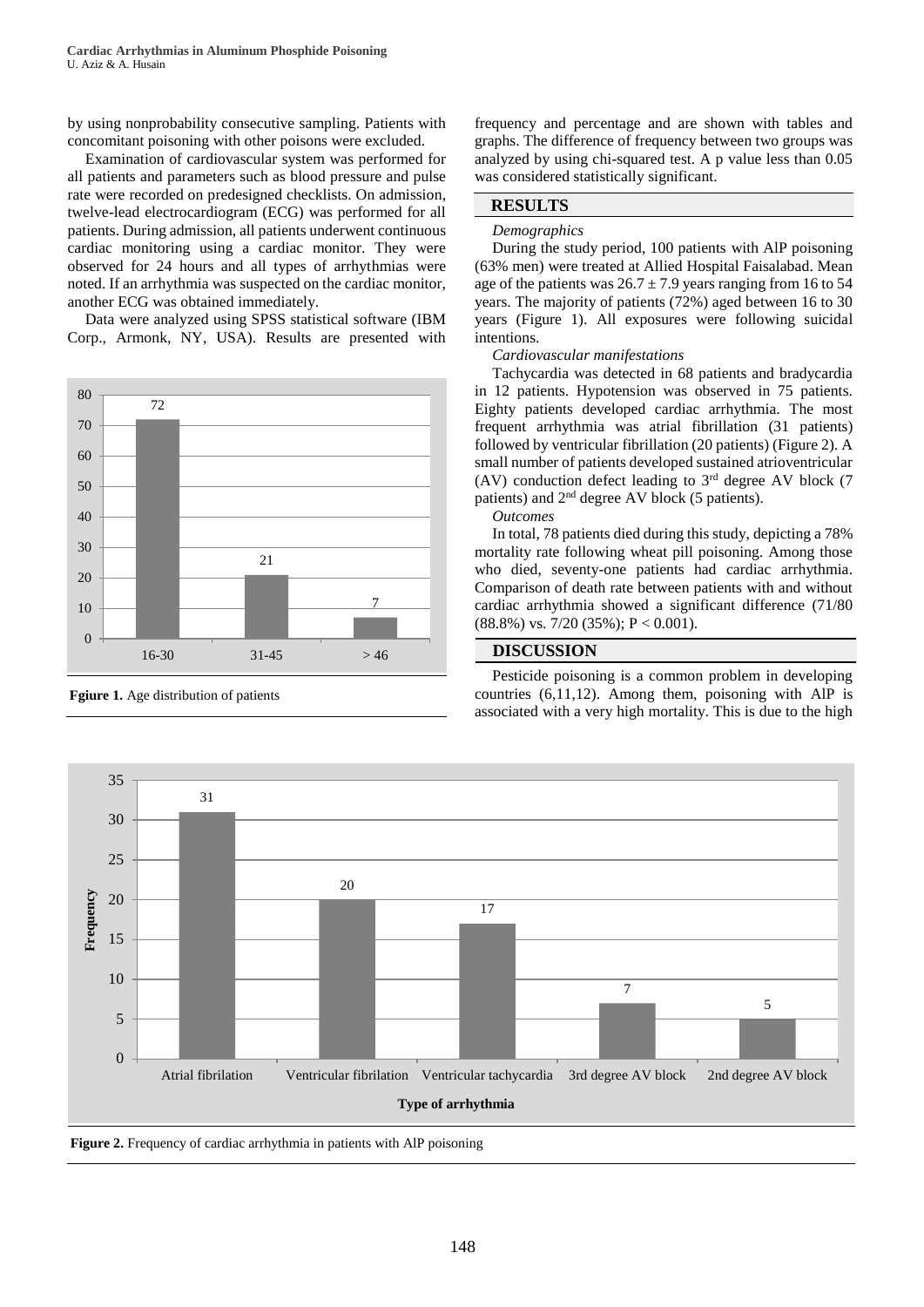toxicity of the substance. In addition, no effective antidote for this type of poisoning has been developed, so far (6,13).

The major complications following AlP poisoning are cardiac arrhythmia, hypotension, acute respiratory distress syndrome, acute renal failure, hepatic congestion, disseminated intravascular coagulopathy, and sometimes multi-organ failure (6,9,11). The most common cause of death following AlP poisoning is cardiogenic shock secondary to toxic myocarditis (14,15). In this study, we found that cardiac involvement has a significantly inverse impact on patients' survival. Circulatory collapse rapidly leads to death in AlP poisoning (10). Abnormalities of automaticity, which could arise from, a single cell, and abnormalities of conduction, which stem from abnormal interaction between myocytes, account for cardiac arrhythmias leading to circulatory collapse (16).

In our study, we observed that all of the patients, who had taken wheat pill, took it for suicidal intentions. Most of the patients were young with the mean age of 26.7 years, which was close to the previous Pakistani studies by Farooqi et al and Khurram et al who noted mean age of 24.4 and 24.5 years, respectively (17,18). There were more male patients attempting suicide in our study that was in accordance with the results of previous study by Farooqi et al, in which 60% of victims were men (17).

In our study, 75% of the patients developed hypotension while in a previous study by Iftikhar et al this sign was identified in 94% of the patients (19). The most likely cause of hypotension is AlP being cardio-toxic at cellular level. In general, electrocardiogram abnormalities were seen in 70% of patients by Rathore et al (5), in 58.7% of patients by Louriz et al (10) and in 45% of patients by Soltaninejad et al (20), in separate studies. The rate of cardiac arrhythmias was higher in this study (80%), which included 31% of patients having atrial fibrillation, 20% having ventricular fibrillation, 7% having 3rd degree AV block and 5% having 2nd degree AV block. Correspondingly, Soltaninejad et al reported atrial fibrillation in 35%, prolonged QTc interval in 35% and bundle branch block in 20% of AlP poisoned patients (20). To reverse cardiogenic shock, which is invariably the most fatal consequence of AlP poisoning, urgent steps should be taken. Mehrpour et al found intra-aortic balloon pump effective for saving lives of patients with AlP poisoning (15). Same scientists in another study reported the effectiveness of digoxin to treat AlP-induced cardiac failure (21).

Mortality rate due to wheat pill poisoning varies in available literature, but is undoubtedly high, so as it was 86.5% and 78% by Iftikhar (19) and Reyna-Medina et al (22), respectively, and we similarly observed 78% mortality in our research. However, experienced staff, early arrival of victims to hospital and advanced supportive measures for heart failure such as intra-aortic pump can remarkably lower the death rate as in the studies by Soltaninejad et al and Hosseinian et al, this rate was 40% and 18.6%, respectively (20,23).

AlP poisoning is still very common in our community causing high rate of fatalities (17-19). The major reason is that wheat pill is very cheap and easily available in the market. Based on the result of study, we recommend that

proper legislation should be enacted to control the sale of pesticides especially AlP ensuring that they are only used for crop protection and banning free purchasing.

# **LIMITATIONS**

The validity of findings of this study might be affected by some limitations. The amount of poison consumed, the time interval between toxic exposure and hospital which may have impact on the prognosis of the cases were not recorded. Diagnosis of AlP poisoning was mainly based on history taking from patients or their relatives. No toxicological lab testing was performed to ascertain the diagnosis.

#### **CONCLUSION**

Wheat pill poisoning causes a very high mortality and circulatory collapse is the major cause of death among these patients. Most of the patients with AlP poisoning develop cardiac arrhythmias which are invariably life threatening. Early detection of cardiac disorders and proper management of arrhythmias may reduce mortalities.

#### **ACKNOWLEDGEMENT**

Authors would like to thank the staff of emergency department of Allied Hospital Faisalabad, Pakistan for their kind support and assistance during this study.

**Conflict of interest:** None to be declared. **Funding and support:** None.

#### **REFERENCES**

- 1. Saeed A, Bashir Z, Khan D, Iqbal J, Raja KS, Rehman A. Epidemiology of suicide in Faisalabad. J Ayub Med Coll Abottabad 2002;14:34-7.
- 2. Ranjbar R, Liaghat AR, Ranjbar A, Mohabbati H. Toxicologic Laboratory Findings in Cases Reported with Hanging Death: a Two-Year Retrospective Study in Northeast Iran. Asia Pac J Med Toxicol 2013;2:92-5.
- 3. Mostafazadeh B, Farzaneh E. Risks and risk factors of repeated suicidal attempt: Study on unconscious poisoned patients. Asia Pac J Med Toxicol 2013;2:28-31.
- 4. Abidi M, Zia W, Waqas M. Deliberate self harm: A local perspective. J Pak Psychiatry Soc 2010;7:67.
- 5. Rathore R, Khan MZU. Morbidity, mortality and management of wheat pill poisoning. J Services Inst Med Sci 2007;2:14-8.
- 6. Mehrpour O, Jafarzadeh M, Abdollahi M. A systematic review of aluminium phosphide poisoning. Arh Hig Rada Toksikol 2012; 63:61-73.
- 7. Nosrati A, Karami M, Esmaeilnia M. Aluminum phosphide poisoning: A case series in north Iran. Asia Pac J Med Toxicol 2013;2:111-3.
- 8. Anand R, Sharma DR, Verma D, Bhalla A, Gill KD, Singh S. Mitochondrial electron transport chain complexes, catalase and markers of oxidative stress in platelets of patients with severe aluminum phosphide poisoning. Hum Exp Toxicol 2013;32:807-16.
- 9. Bhalla A, Mahi S, Sharma N, Singh S. Polyserositis: An unusual complication of aluminum phosphide poisoning. Asia Pac J Med Toxicol 2012;1:14-7.
- 10. Louriz M, Dendane T, Abidi K, Madani N, Abouqal R, Zeggwagh AA. Prognostic factors of acute aluminum